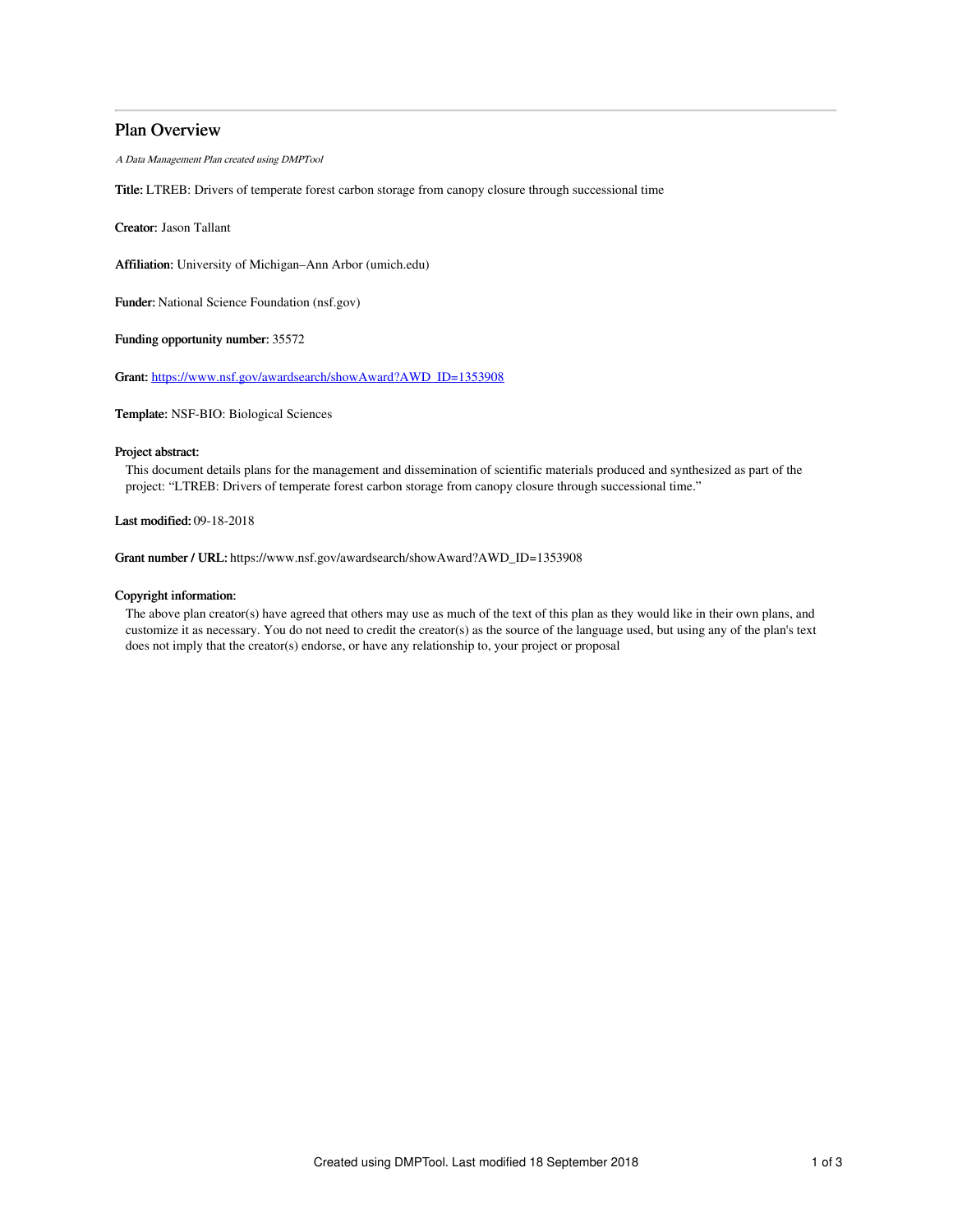# Data and Materials Produced

Describe the types of data, physical samples or collections, software, curriculum materials, and other materials to be produced in the course of the project. (For collaborative proposals, the DMP must cover all the various data types being collected by each collaborator.)

This project generates 7 types of data and scientific materials:

- 1. Physical samples: These are the samples that we collect from the long-term plots comprising our experimental design. They include samples of soil, roots, tree cores, leaves, and leaf litterfall. Some samples are stored in bulk and processed forms, e.g., soils, roots, and leaf litterfall, we store samples of bulk dried material and also milled subsamples for laboratory analysis. An inventory and sample tracking system is integrated with the UMBS Information Management System (IMS) in order that sample documentation is related to published data sets, research sites, and related projects.
- 2. Field observations: These are hard-copy data sheets containing observations made in the field on our sampling infrastructure (e.g., plots). Examples include soil temperature and respiration rates, tree species and diameter for each tree in each permanent plot, and deployment notes for root ingrowth cores. These are subsequently transcribed for use in compiled datasets. The raw data tables are kept in their original condition and are referenced by compiled datasets.
- 3. Laboratory data: These consist of hard-copy data sheets and digital files that contain information recorded during lab processing (e.g., masses of physical samples), archiving (e.g., accession numbers), and chemical analysis (e.g., percent carbon by elemental analyzer). Transcribed and instrument outputs are kept in raw form and referenced for the creation of compiled data sets.
- 4. Compiled datasets: These are minimum units of data that we prepare for publication via institutional and outward-facing data sharing websites. They are quality-assured products that typically require some compilation (e.g., merging lab processing and chemical analysis data) and computation (e.g., calculation of averages across multiple analytical replicates). These datasets would be considered by most researchers and data users to be processed data, they have been quality controlled and are ready for analysis.
- 5. Historical records, samples, and datasets: These artifacts include types 1, 2, 3, and 4 above. They exist in multiple (redundant) formats including physical (e.g., original samples in vials, photocopied lab notebooks or datasheets) and digital (e.g., .CSV and TXT files).
- 6. Published datasets: These are the finalized, documented, fully attributed, published datasets consisting of packages of digital files needed by contemporary researchers to make use of our project's information resources. The files typically include the compiled datasets, along with relevant metadata and links to peer-reviewed or other publications.
- 7. Publications, presentations, and reports: These are the most fully developed and detailed resources produced by our project. Publications include peer-reviewed journal articles and other products (e.g., teaching modules, theses); presentations may be indexed abstracts or video or audio recordings from professional conferences; reports include annual reports for NSF that document progress towards project objectives.

#### Standards, Formats and Metadata

#### Describe the standards to be used for all the data types anticipated, including data or file format and metadata.

Basic standards (e.g., sample vials with labels that can be tracked across analytical and compiled datasets, clear handwriting on data sheets) and written protocols exist and are applied to the physical artifacts of our research, but as the future users of our scientific resources will most likely be using resources from types 4-7 above, we are most concerned with proper attribution of metadata and file formats related to compiled and published datasets, scanned documents, and publications, presentations and reports. Metadata for the project conform to the Ecological Metadata Language (EML) standard. Associated researchers and the UMBS Data Manager will curate metadata within the UMBS IMS. The IMS subsequently generates an EML compliant XML document to be shared with the data set and published to EDI for data that are public. EDI generated DOI's and code come back to the UMBS IMS for use by the local research community. Our published datasets and publications form the core of these resources because these are the most detailed and universally accessible in terms of viewing project data and understanding their origins, methods, and locations.

#### Roles and Responsibilities

#### Describe the roles and responsibilities of all parties with respect to the management of the data (including contingency plans for the departure of key personnel from the project).

Final responsibility for data management (including future inquiries regarding access and use not already specified by licensing of publicly released data through EDI) rests with the project PI (Nadelhoffer), or upon retirement, his delegates (e.g., project co-PI's Nave and Gough, UMBS Information Manager Tallant). Nave is responsible for preparation of data and other scientific resources for archival and curation during the course of the project, working in close collaboration with Gough, UMBS Research Specialist Den Uyl, Tallant, and UM staff and interns (e.g., EDI) involved in data management.

## Dissemination Methods

#### Describe the dissemination methods that will be used to make data and metadata available to others during the period of the award, and any modifications or additional technical information regarding data access after the grant ends.

Datasets are compiled, versioned, and shared among project team members using multiple redundant copies on a local file server and an institutional supported cloud drive. Data in this phase of development and use (i.e., pre-publication) are stored and shared in a variety of formats that are geared towards the project team rather than by the wider research community. To disseminate final data sets to the broader community, the UMBS IMS serves as the local data and research information repository. Metadata and public data sets are pushed to EDI. EDI publicly publishes metadata and data sets through their data portal. As a member node of DataONE, EDI pushes metadata from the project to DataONE making the deposited data discoverable at multiple scales.